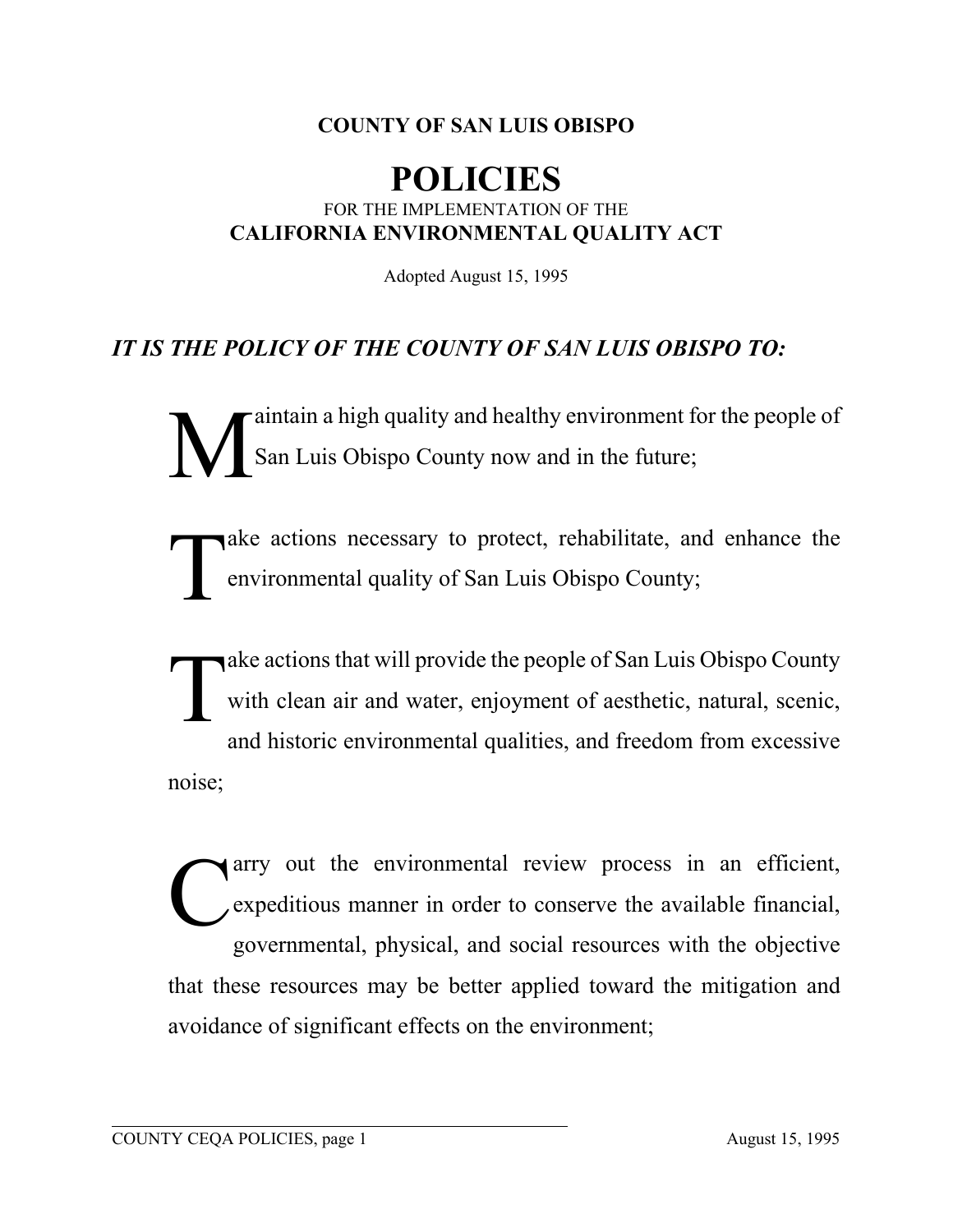dminister environmental review procedures, to the maximum<br>extent feasible, to run concurrently with other required procedures; extent feasible, to run concurrently with other required procedures;

I ncorporate the information developed in individual environmental reports into a database which can be used to reduce delay and duplication of subsequent environmental reports;

The present of the value of the value of the value of the meaningful and useful to decision makers and the multion they will be meaningful and useful to decision makers and the public;

Consider the involvement of the public in actions affecting the environment as a critical, essential, and indispensable element of the decision making process: environment as a critical, essential, and indispensable element of the decision making process;

Tot approve projects as proposed if there are feasible mitigation<br>measures or feasible alternatives available that would avoid or measures or feasible alternatives available that would avoid or lessen the significant adverse environmental effects of such projects. However, in the event that specific economic, social, or other conditions make infeasible such project alternatives or mitigation measures, individual projects may be approved in spite of one or more significant effects;

l